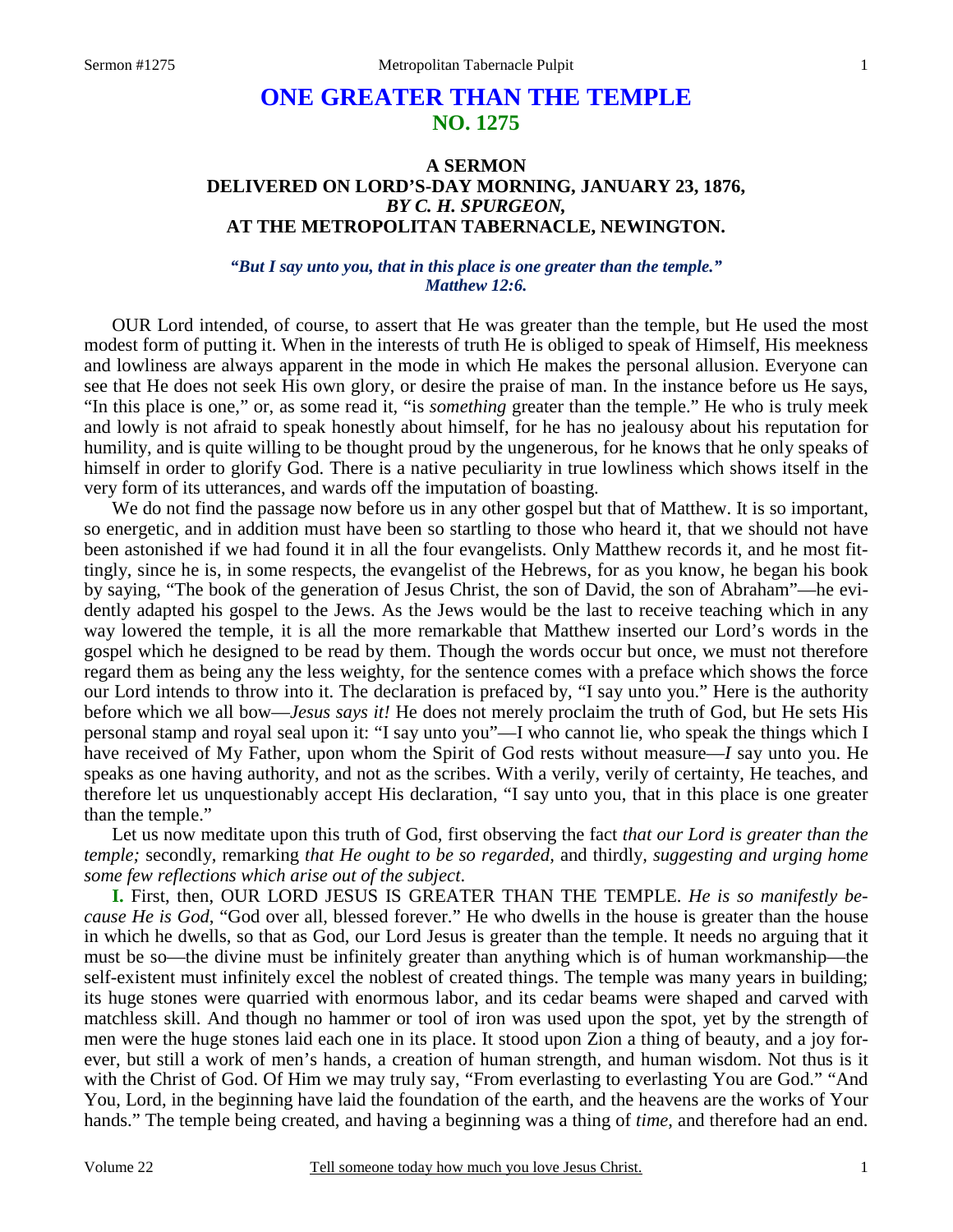The things which are seen, whether they are temples or taverns, are temporal, and must pass away; in due time the firebrand in the hand of the Roman soldier reduces to ashes a building which seemed as lasting as the rock upon which it stood! Go now to the place where Zion once stood, and mark well how the glory is departed, even as it departed from Shiloh of old. Deep down in the earth, the base of the mighty arch which formed the ascent to the house of the Lord has been uncovered from the mountain of ruins, but scarcely will you find one stone left upon another which has not been thrown down! These masses of marble were so huge that it is an ordinary circumstance to find a stone 24 feet in length, and nine feet in breadth! And sometimes they are even found 40 feet in length, weighing as much as one hundred tons, yet have they been flung from the seats as stones are cast upon the king's highway! Thus has the temple disappeared, and thus shall all Your creation pass away, but You, O Lord, abide! "They shall perish; but You remain; and they all shall wax old as does a garment; and as a gesture shall You fold them up, and they shall be changed: but You are the same, and Your years shall not fail."

The temple was no rival of Jehovah, but derived all its glory from His deigning to reveal Himself therein! Exceedingly magnificent as it was, it was far below the divine greatness, and only worthy to be called His footstool. If we were to dwell on any one of the attributes of His Godhead, it would be clearer that Christ is greater than the temple; but the point is one which none of us doubt. After all, the temple was but a *symbol,* and Jesus is the *substance;* it was but the *shadow* of which He is the *reality*. Although every Hebrew heart leaped for joy when it thought of the tabernacle of the Lord of Hosts, and even this day every Jewish spirit laments the departed glories of Zion, yet was the holy and beautiful house a figure of good things *to come,* and not the very image of the covenant blessings. It was not essential to the world's well-being, for lo, its disappearance has brought light and life to the Gentiles! It is not necessary to true religion now, for the time is come when they that worship Jehovah adore Him in no consecrated shrines, but worship Him in spirit and in truth! But our Lord Jesus is truth and substance; He is essential to our light and life, and could He be taken from us, earth's hope would be quenched forever! Emmanuel, God with us, You are greater than the temple!

This fact it was necessary for our Lord to mention in order to justify His disciples in having rubbed ears of corn together to eat on the Sabbath. He said, "The priests in the sanctuary profane the Sabbath, and are blameless." They were engaged in the labors of sacrifice and service all through the Sabbath, yet nobody accused them of breaking the law of the Sabbath because the authority of the temple exempted its servants from the letter of the law. "But," said our Lord, "I am greater than the temple; therefore I surely have power to allow My servants who are about My business to refresh themselves with food, now that they are hungry; and since I have given them My sanction to exercise the little labor involved in rubbing out a few grains of corn, they are beyond all censure." If the sanction of the temple allows the greater labor, much more shall the sanction of one who is greater than the temple allow the less! As the Son of God, Christ is under no law; as man He has kept the law, and honored it for our sakes, because He stood as our surety and our substitute. But He, Himself, in the essence of His nature, is the lawmaker, and above all law. Who shall arraign the eternal Son, and call the judge of all the earth to account? "Woe unto him that strives with his Maker; let the potsherd strive with the potsherds of the earth."

But now we must pass on to other meanings, and view our Lord in His blessed personality as the Son of man as well as the Son of God. He is greater than the temple, for *He is a more glorious enshrinement of Deity*. The temple was great above all buildings because it was the house of God, but it was only so in a measure, for the eternal is not to be contained within walls and curtains! "However," says Stephen, "the Most High dwells not in temples made with hands; as said the prophet, heaven is My throne, and earth is My footstool: what house will you build Me, said the Lord: or what is the place of My rest? Have not My hands made all these things?" How remarkably Stephen does, as it were, pass over the temple with a mere word! He merely mentions it in a sentence, "But Solomon built Him a house," as if no stress needed to be laid upon the circumstance. It is remarkable that from the moment the temple was built, true religion in Israel began to decline, and the abominable shrines of heathen idols were set up in the holy land! The glory of even an allowed ritualism is fatal to spiritual religion! From a pompous worship of the true, to the worship of the false, the step is very easy. When God dwelt in the tent, in the days of David, religion nourished far better than in the days when the ark abode in a great house garnished with precious stones for beauty, and overlaid with pure gold! Still, within the holy of holies the Lord pe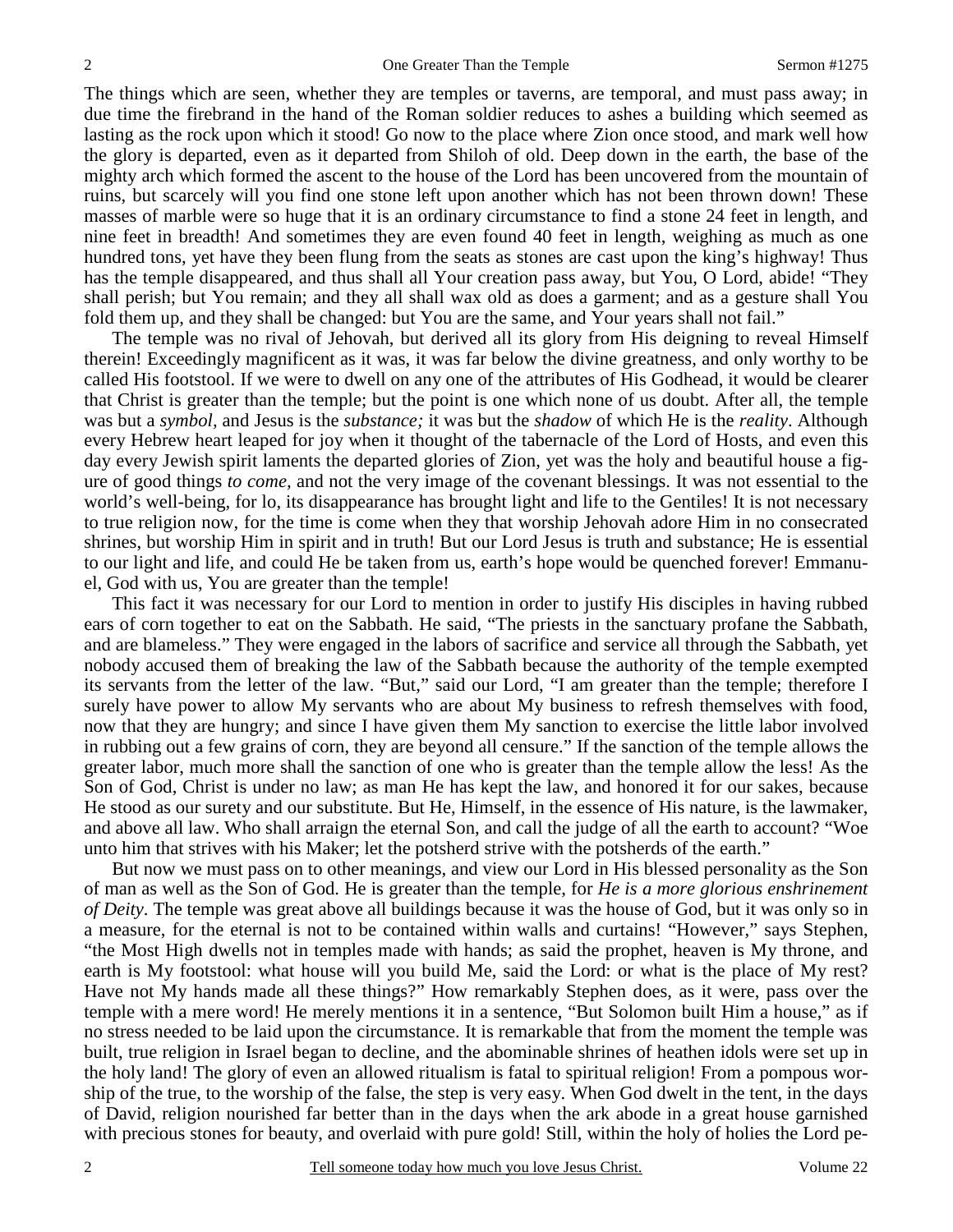culiarly revealed Himself, and at the one temple upon Zion, sacrifices and offerings were presented, for God was there. The presence of God, as you know, in the temple and the tabernacle, was called the Shekinah, the bright light shining between the wings of the cherubim over the ark of the covenant. We often forget that the presence of God in the most holy place was a matter of faith to all but the high priest. Once a year the high priest went within the awful veil, but we do not know if he ever dared to look upon the blaze of splendor. God dwells in light that no man may approach; the smoke of the incense from the priest's censer was needed to partly veil the exceeding glory of the divine presence, lest even those chosen eyes should suffer blindness! No one else went into the hallowed shrine, and only he once a year. That symbolical pavilion of Jehovah is not for a moment to be compared with our Lord Jesus who is the true dwelling place of the Godhead, for "in Him dwells all the fullness of the Godhead bodily." What a masterly sentence that is! None but the Holy Spirit could have compacted words into such a sentence— "In Him dwells all the fullness of the Godhead bodily." "God was in Christ, reconciling the world unto Himself." The manifestation of the Godhead in Christ is not unapproachable, for we may freely come to Jesus—a voice out of the excellent glory bids us come boldly unto the throne of the heavenly grace! We cannot come too often, nor be too long in our approaches unto Jesus, the true mercy seat! The atonement has been offered, and the veil of the temple, that is to say, the flesh of Christ, has been torn, and now we may approach the Godhead in Christ Jesus without trembling. Verily, as I think of God, incarnate God in Jesus Christ, dwelling among the sons of men, I feel how true it is, "In this place is one greater than the temple."

Another sense of the words is this—*Our Lord is a fuller revelation of the truth of God than the temple ever was!* The temple taught a thousand truths of which we cannot now particularly speak; to the instructed Israelite there was a wealth of meaning about each court of the temple, and every one of its golden vessels. Not a ceremony was without its measure of instruction. If the Spirit of God opened up the types of the holy and beautiful house to him, the Israelite must have had a very clear idea of the good things to come. Still, there was nothing in the temple but the *type*—the *substance* was not there. The blood of bulls and goats was there, but not the atonement that takes away sin; the smoke of the holy incense from the golden censor was there, but not the sweet merits of the great law-fulfiller; the sevenbranched candlestick was there, but the Spirit of God was not yet given; the showbread stood on the holy table, but food for *souls* could not be found in the finest of the wheat! The temple had but the *types,* and Christ is greater than the temple because in Him we have the realities, or, as Paul calls them, "the very image of the things." "The figure for the time then present" had its uses, but it is by no means comparable to the actual covenant blessing! The law was given by Moses, but grace and truth came by Jesus Christ! There were some truths, however, and these among the most precious, which the temple did not teach at all. I do not know, for instance, where we can read *adoption* in the symbols of the temple, or the great truth of our *union* with Jesus, and other priceless doctrines which cluster around the cross and the resurrection. But in the person of Jesus we have the exceeding riches of divine grace, and see by faith the inexhaustible treasures of the covenant. In Jesus we see at once, "our kinsman and our God." In the person of Christ we read the infinite eternal love of God towards His own redeemed ones, and the intimate union which this love has established between God and man. Glimpses of this, the temple, may perhaps have given, for it did intimate that the Lord would dwell among His people, but only to eyes anointed seven times with the oil of the Spirit would these high mysterious doctrines have been visible! The fundamental truths of the everlasting gospel are all to be seen in Jesus Christ by the wayfaring man—and the more He is studied, the more plainly do these matchless truths of God shine forth! God has fully revealed Himself in His Son; there is, in fact, no wisdom necessary to our soul's welfare but that which shines forth in Him; and nothing is worth learning but that which the Spirit of God teaches us concerning Him, for He is to the full, "The wisdom of God." Know Christ, and you know the Father! Does He not say, "He that has seen Me has seen the Father"?

Again, the Redeemer is greater than the temple because He is a more abiding evidence of divine favor. God forever dwells in Christ Jesus, and this is the eternal sign of His favor to His people. There were some things in the first temple which were rich tokens of good to Israel, but none of these were in the temple to which our Lord pointed when He uttered the words of our Text. Remember, He looked at Herod's temple, the temple which you may call the *second,* but which in some respects, was more truly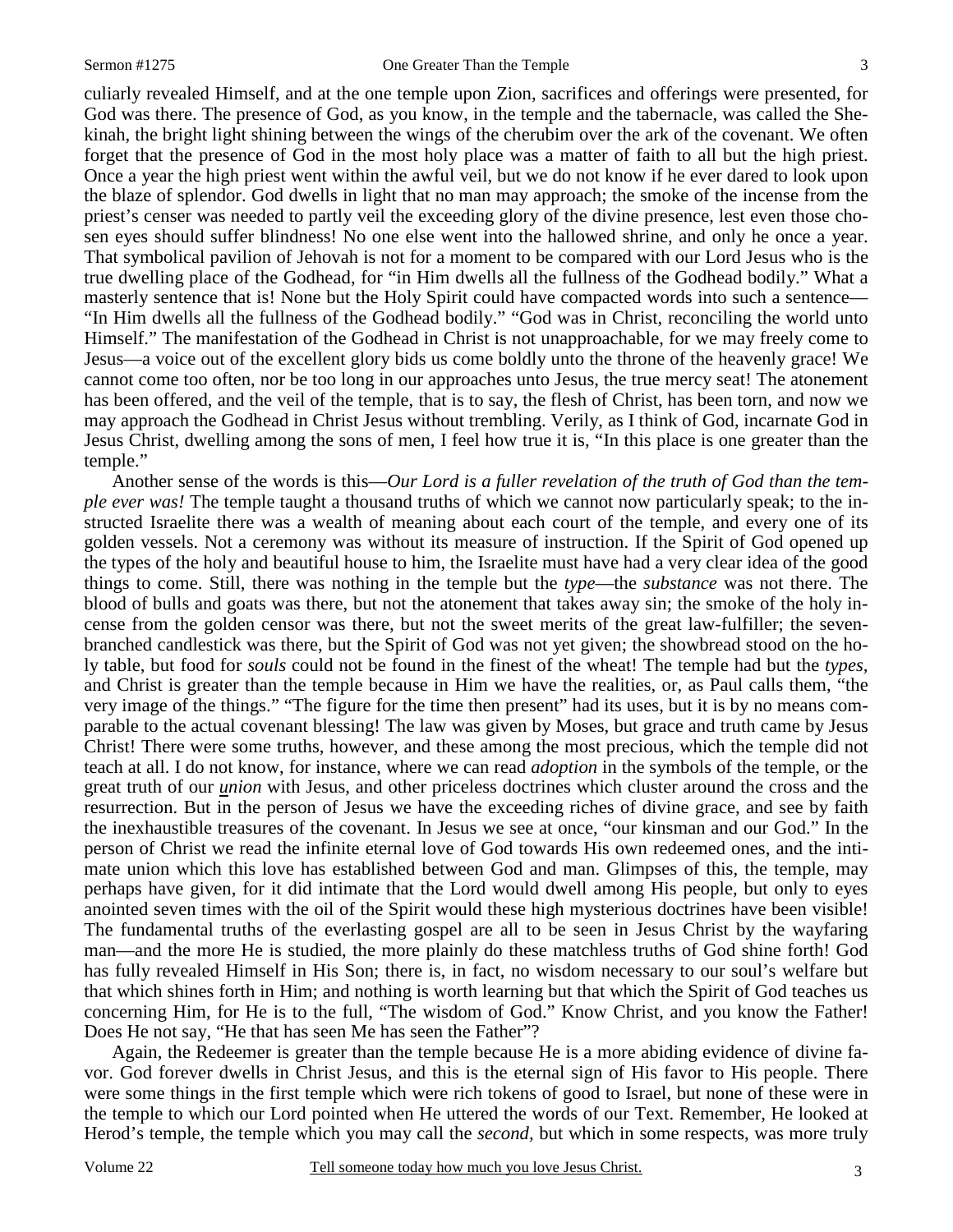a *third* temple. In Solomon's temple there were four precious things which were absent in Christ's day. First there was the ark of the covenant, which precious chest was above all other things, the token of Israel's high relationship to God, and the assurance of the Lord's grace to His covenanted people. The ark was lost at the Babylonian destruction of the city, and thus the holy of holies lost its most sacred piece of furniture—the throne of the great king was gone! There were no wings of cherubim above the mercy seat of pure gold, no tables of stone engraved by the divine hand were within the golden coffer, and Aaron's rod that budded, and the pot of manna were both gone. Now, in our blessed Lord you find the covenant, itself, and all that it contains, for thus said the Lord, "Behold, I have given Him for a witness to the people, a leader and commander to the people." His blood is "the blood of the everlasting covenant" and He, Himself, is given for "a covenant of the people, for a light of the Gentiles" (Isa 42:6). Jesus Christ is the covenant between God and His redeemed! He is its substance, its seal, its surety, its messenger, and its all; in our Lord we see the fullness of covenanted blessing; His are the covering wings beneath which we dwell in safety, and His is the propitiatory, or mercy seat, whereby we draw near to God. In Him we see the tables of the law honored and fulfilled priestly authority exercised with a living and fruit-bearing scepter, and heavenly food laid up for the chosen people! It pleased the Father that in Him should all fullness dwell, and all the promises are yes and amen in Him. Thus in Jesus we find what the temple had lost.

The second temple also lacked the *Shekinah;* the throne being gone, the symbol of the royal presence also departed. The supernatural light did not shine forth within the holy place in Herod's temple. The glory had departed, or at least that particular form of it, and though the second temple became more glorious than the first because the Messiah Himself appeared within it, it missed that symbolic splendor of which the Israelite was known to say, "You that dwell between the cherubim shine forth." But in our Lord Jesus we may always see the brightness of the Father's glory, the light of Jehovah's smile, for around His brow abides the light of everlasting love. Have you not seen the light of the knowledge of the glory of God in the face of Jesus Christ?

They had also lost from the second temple, the Urim and the Thummim. Precisely what the Urim and the Thummim may have been, we do not know, but this peculiar mystery of blessing had a connection with the breastplate, and with the high priest who wore it, so that when men went up to the temple to inquire, they received answers as from the sacred oracle, and whatever cases were spread before the Lord, an answer was given by the high priest, through the lights and perfections, or the Urim and Thummim with which the priest was girded. That was lost after the Babylonian captivity. But in Jesus Christ the lights and perfection always abide, and if any man would know anything, let him learn of Him, for He, by the eternal Spirit, still guides His children into all truth, solves their difficulties, removes their doubts, and comforts their hearts, giving to them light and perfection, each one according to their measure as he is able to bear it, and preparing for each one the unclouded light and the spotless perfection of eternal glory!

The second temple had also lost the sacred fire. You remember when the temple was opened, the fire came down and consumed the sacrifice—a fire from heaven which was carefully watched both night and day, and always fed with the prescribed fuel, if, indeed, it needed to be fed at all. This the Jews no longer had, and they were compelled to use other fire to burn upon the altar of God, fire which they had probably consecrated by rites and ceremonies, but which was not the same flame which had actually descended from heaven. Behold, beloved, how far our Lord Jesus is greater than the temple, for this day is that word fulfilled in your ears—"He shall baptize you with the Holy Spirit and with fire." He has now given to His church the privilege to be immersed in the fiery element of His Spirit! She dwells in the everlasting burnings of the divine power; the Lord Himself has exalted her to this. Now are her lamps kindled by flames from heaven, and her sacrifices are consumed by consecrated flames, while around that same Spirit is a wall of fire to preserve the chosen from their enemies! In the perpetual baptism of the Holy Spirit, the saints find power and life, so everything which of old was regarded as a special token of God's love to Israel, though missing from the second temple, is in reality to be found in Jesus Christ our Lord—and so He is greater than the temple!

Furthermore, He is greater than the temple because *He is a surer place of consolation*. Brothers and sisters, when a guilty conscience wished for relief, in the olden times the man went up to the temple and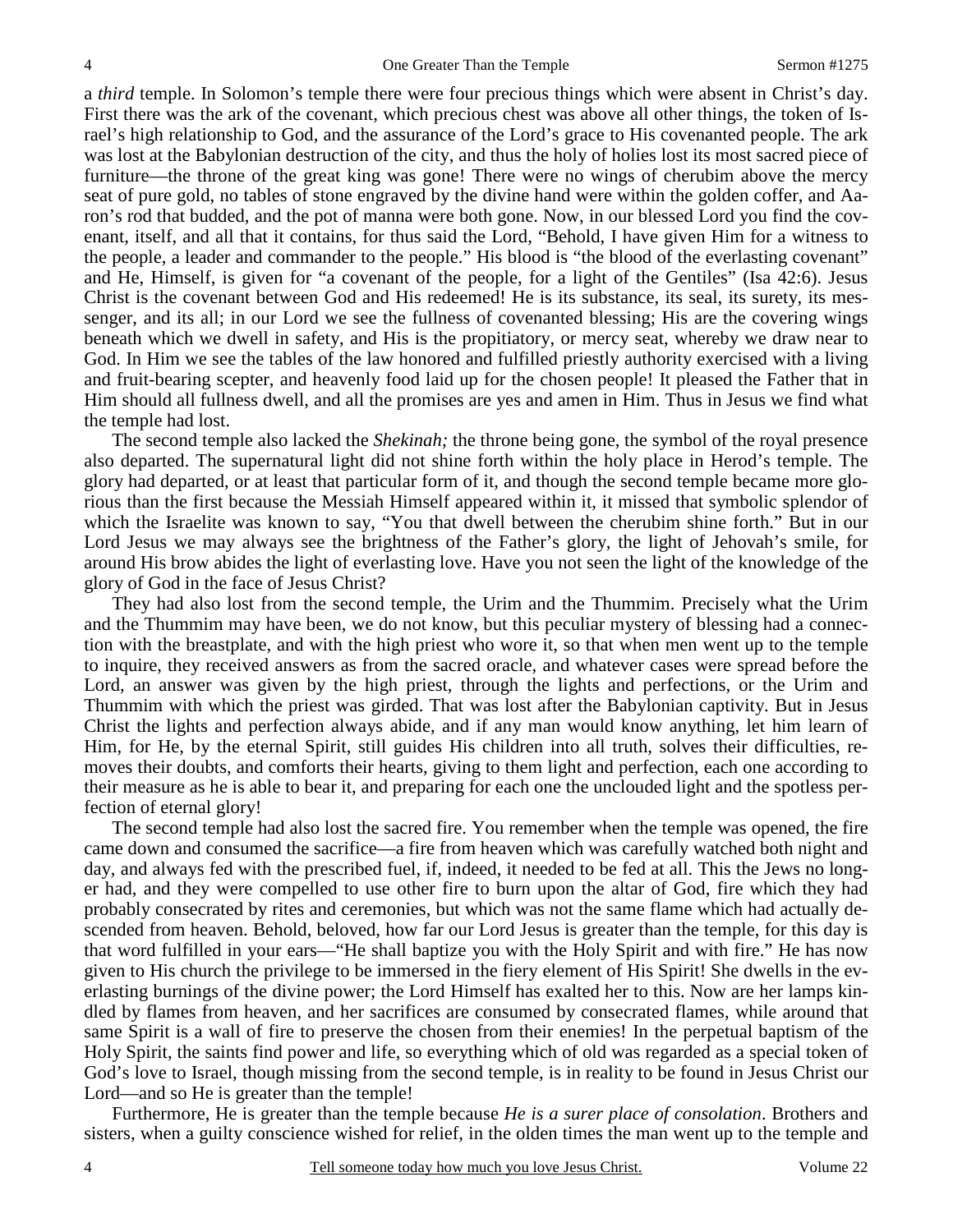presented his sin offering. But you and I find a more effectual sin offering in our crucified Lord whenever our soul is burdened, for by it we are in very deed cleansed from sin! The Jew was not really cleansed, but only typically; ours is an *actual* and abiding deliverance from sin, its guilt, and its defilement; we have no more consciousness of it when the blood of Jesus Christ is applied to our souls! Oh, come evermore, you burdened ones, to Christ's body as to a temple, and see your sins put away by His finished atonement, and go your way comforted! The Israelites were known to go to the temple in time of trouble to make supplication. It is very pleasant to think of heart-broken Hannah standing in the tabernacle before the Lord, pouring out her silent petition. Come, beloved, you too may speak in your heart to the Lord whenever you will, and you will be heard! No Eli is near to judge you harshly, and rebuke you sharply, but a better Priest is at hand to sympathize with you, for He Himself is touched with a feeling of your infirmity! Fear not, you shall obtain an answer of peace, and the blessing given shall bear the sweet name of Samuel because you asked it of the Lord! To Jesus you may come as to the temple, when, like Hezekiah, you are made to smart by a blasphemous letter, or any other oppression—here you may spread the matter before the Lord with a certainty that the Lord, who is greater than the temple, will give you an answer of peace in reference to the trial which you leave in His hands. No doubt some went to the temple without faith in the spiritual part of the matter, and so came away with no comfort, but you, coming to Jesus Christ, with your spirit taught of God, shall find sure consolation in Him!

Only once more, our Lord is greater than the temple because *He is a more glorious center of worship*. Towards the temple all the Israelites prayed. Daniel prayed with his window opened towards Jerusalem, and the scattered in every land turned towards that point of the compass where Jerusalem was situated, and so they made supplication. Today not Jews alone, but Gentiles, men of every race, speaking every language under heaven, turn towards Jesus, "You great Redeemer," the true temple of the living God! Myriads redeemed by blood in heaven, and multitudes redeemed by blood on earth—all make the Christ of God the center of their perpetual adoration! The day shall come when all kings shall bow before Him, and all nations shall call Him blessed; to Him every knee shall bow, and every tongue shall confess that He is God to the glory of God the Father! Brothers and sisters, is not it sweet to think of Jesus as being at this very moment the central point to which all devout believers turn their eyes? Let the Muslim have his Mosque, and the Jew his temple, as for us, we turn our eyes to the risen Savior, and with all the saints we offer prayer to God through Him! Through Him both Jews and Gentiles have access by one Spirit unto the Father!

**II.** Now, secondly and briefly, JESUS OUGHT TO BE REGARDED AS GREATER THAN THE TEMPLE.

We ought to think of Him with greater joy than even the Jew did of the holy and beautiful temple. The eighty fourth Psalm shows us how the king of Israel loved the house of the Lord. He cries, "How amiable are Your tabernacles O Lord of hosts." But oh, my soul, how amiable is Christ! How altogether lovely is your Redeemer and your God! If the devout Israelite could say, "I was glad when they said unto me, let us go into the house of the Lord," and if at the sight of the temple, he cried, "Beautiful for situation, the joy of the whole earth is Mount Zion," how ought our heart to exult at the very *thought* of Jesus, our incarnate God! What intense pleasure, what rapture it ought to cause us to think that God, in very deed, does dwell among men in the person of His well-beloved Son! I wonder we are not carried away into extravagances of delight at this thought, and that we do not become like them that dream! I marvel that we are so cold and chill when we have before us a fact which might make angelic hearts thrill with wonder! God incarnate! God my kinsman! Bone of my bone, and flesh of my flesh! Surely, if we were to dance, as David did before the ark, we might scarcely need to excuse ourselves to the heartless Michals who would ridicule our enthusiasm! Oh, the bliss of knowing that God is in Christ Jesus!

We ought also to consider our Lord with *greater wonder* than that with which men surveyed the temple. As I have already said, the temple was a great marvel, and would be so even now, if it were still standing. Those huge stones were so well prepared by art, and were so massive, that they did not need to be cemented together, they fit so closely that the thinnest knife could not be inserted between them, so polished and so compact were they. The house itself abounded with gold, silver, and precious stones! It was a treasury as well as a temple! For size it was remarkable if we consider the entire range of the buildings attached to it. The level space within which the actual temple stood is said to have been about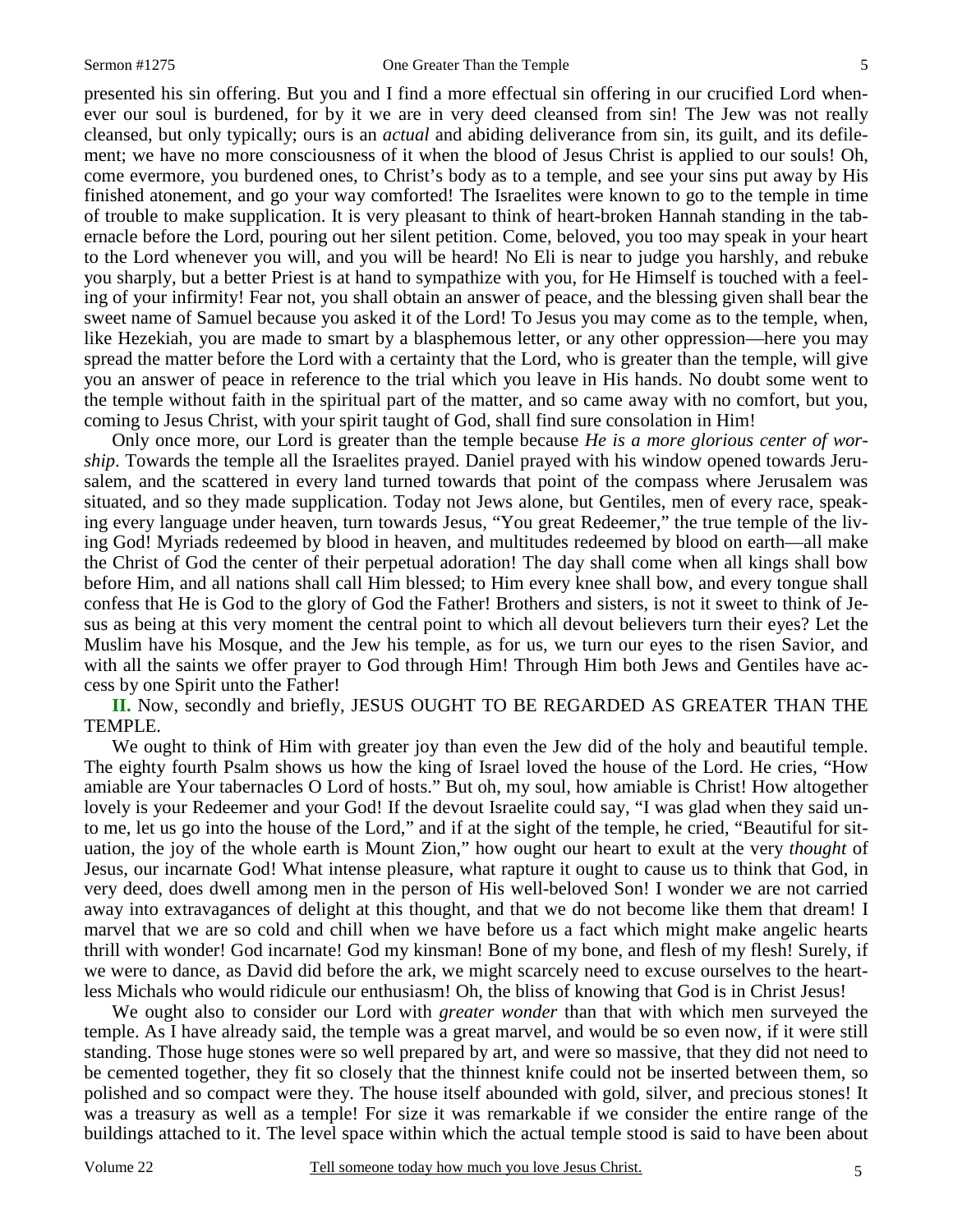one thousand square feet, and it is asserted that it would have contained twice as many people as the huge coliseum at Rome. The actual temple was but a small building comparatively, but its attachments, and Solomon's porch which surrounded the square, on which it stood, made up a great mass of buildings. And the magnificent bridge which joined the lone hill to the rest of Jerusalem was a marvel of architecture. Solomon's ascent, by which he went up to the house of the Lord was one of the sights which quite overcame the queen of Sheba; the brightness of the white marble, and the abundance of gold must have made it a sight to gaze upon with tears in one's eyes to think that man could erect such a house, and that it should be for the one true God! I do not wonder at all that men were bid to go round about her, view the towers, mark well her bulwarks, and consider her palaces. Neither are we astonished that invaders quailed before the strength of her defenses! "They saw it, and so they marveled; they were troubled, and hasted away." The likes of this temple was not to be seen on the face of the earth! Neither the pyramids of Egypt, nor the piles of Nineveh, nor the towers of Babylon could rival the temple of the living God at Jerusalem! But, my brethren, think of Jesus and you will wonder more! What are the huge stones? What are the delicate carvings, and the cedar? What are the sheets of gold, and what the veil of fine twisted linen? And what is all the gorgeous pomp of the ceremonies compared with God, the everlasting God, veiled in human flesh? Wonder, my brothers and sisters! Wonder; bow low and adore! "Without controversy great is the mystery of godliness; God was manifest in the flesh."

Being greater than the temple, our Lord is to be visited with greater frequency! The males of Israel were to go up to the temple three times each year. "Blessed are they that dwell in Your house," says David, for they would be there always! Oh, my brethren, you may enjoy the happiness of these blessed ones, and dwell in Jesus always! You may come up to the Lord Jesus whenever you will! All days are appointed feasts with Him! You need not wait for the new moons or the Sabbaths—you may resort to Him at all times! We that have believed enter into a perpetual Sabbath in which we may continually worship the Most High in the person of Christ!

Let us also *reverence Him with still greater solemnity*. The devout Jews took off their shoes when they entered the temple enclosure. True, in our Lord's time much of this solemnity had been forgotten, and they bought and sold the beasts and birds that were necessary for sacrifice within the great enclosure around the temple. But as a rule, the Jews always treated the temple with profound respect. With what reverence shall we worship our Lord Jesus? Let us never speak lightly nor think lightly of Him, but may our inmost spirits worship Him as the eternal God.

Let us also honor Him with *higher service*. The service of the temple was full of pomp and gorgeous ceremonies; kings brought their treasures there; with what diligence did David store up his gold and silver to build the temple! And with what skill did Solomon carry out the details of that mighty piece of architecture! Come and worship Christ after that fashion! Bring Him your body, soul, and spirit as a living sacrifice! Yes, bring Him your gold and silver, and your substance, for He is greater than the temple, and deserves larger gifts and higher consecration than the temple had from its most ardent lovers! Surely I need not argue the point, for you who love Him know that you can never do enough for Him.

So, too, He ought to be sought after with *more vehement desire* if He is greater than the temple. David said he, "longed, yes, even panted for the courts of the Lord." With what longings and panting ought we to long for Christ! In answer to her Lord's promise to come again, the church cries, "Even so, come quickly, Lord Jesus." We ought to long more for the second advent of our Lord—especially ought we, if we mourn His absence from our own souls, never to rest until He reveals Himself to us again! Oh, you redeemed ones, love Him so that you can no more live without His smile than the wife can live without her husband's love! And long for fellowship with Him as the bride for the wedding day! Set your hearts upon Him, and hunger and thirst after Him! The Jew pined to visit Mount Zion, and with such pining I bid you long for Jesus, and for the time when you shall see Him face to face!

**III.** Now, we have to spend a few minutes in urging home one or two PRACTICAL REFLECTIONS which arise out of this subject.

And the first is this—*how carefully should the laws of Jesus Christ be observed*. I believe that when you entered the temple by passing through the beautiful gate, you saw a notice that worshippers should enter on the right side, and afterwards they were to exit on the left. I am quite sure that if the temple now stood, and any of us could make a journey to Jerusalem, we should be very careful to observe every or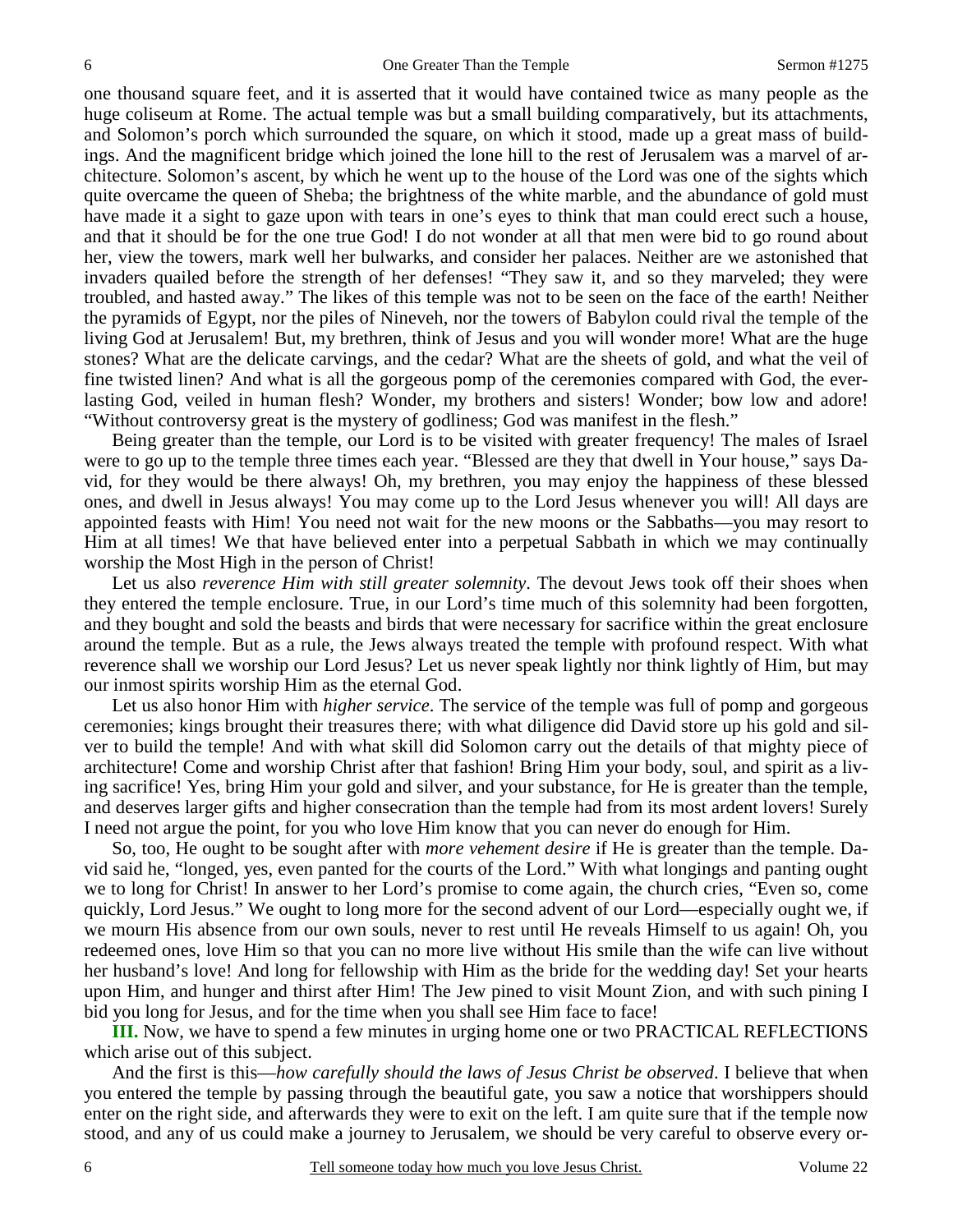der of the sanctuary. And if we found the porter at the gate said, "You must take off your shoes," we would with gladness, remove them! Or if he bade us wash, we would gladly enter the bath. Knowing that God dwelt there, had we been Israelites, we would have been very attentive to every observance required of the law. Now, brothers and sisters let us be equally attentive to all the laws of Christ, for He is greater than the temple! Never ignore His commands, nor tamper with them. Remember, if you break one of the least of His commandments, and teach men so, you will be least in the kingdom of God. He is very gracious and forgives, but disobedience brings injury to our own souls. I beseech all Christians to search the Scriptures and see what Christ's mind is upon every moot point—whether it is baptism or church government—and when you know His will, carry it out! Do not say of any precept, "That is nonessential," for everything that Jesus bids you do is essential to the perfection of your *obedience!* If you say it is not essential to salvation, I am compelled to rebuke you! What? Are you so selfish that you only think about your own salvation? And because *you* are saved, will you kick against your Savior, and say, "I do not care to do this because I can be saved even if I neglect it"? This is not the spirit of a child of God! I pray you, dear friends, do what I anxiously wish to do myself—follow the Lord fully, and go step by step where He would have you go—for if you would obey temple rules, much more should you obey the rules of Christ!

The next reflection is *how much more ought we to value Christ than any outward ordinance*. It is not always that all Christians do this. There is a dear brother, who loves Christ, and I can see Christ in him; I am sure I can. If I know anything about Christ at all, in my own soul, I see that he knows Him too. Very well, but then he does not belong to my church! It is a pity—he ought to be as right as I am—and I wish he knew better; but at the same time, his love to Christ is more to be esteemed than his correctness in outward things, for Christ is greater than the temple! I am not going to quarrel with any brother in Christ because he is somewhat in error about external ordinances, for he has the spirit, if not the letter of the matter. I wish he had been baptized with water, but I see he is baptized with the Holy Spirit, and therefore he is my brother in Christ! I wish that he would observe the water baptism because Christ bids him, but still, if he does not, I am glad that his Master has given him the Holy Spirit, and I rejoice to know that he has the vital matter! Perhaps he does not come to the Lord's supper, and does not believe in it. I am very sorry for him, for he loses a great privilege, but if I see that he has communion with Christ, I know that Christ is greater than the temple, and that inward communion is greater than the external sign! Therefore if it happens that if we see Christ in persons with whose theology we do not agree, and whose forms of church government we cannot commend, we must set the Christ *within* above the outward forms, and still receive the brother! The brother is wrong, but if we see the Lord in him, let us love him, for Christ is greater than the temple! We dare not exalt any outward ordinance above Christ as the test of a man's Christianity! We would die for the defense of those outward ordinances which Christ commands, but for all that, the Lord Himself is greater than the ordinance, and we love all the members of His mystical body.

Another reflection is this—*how much more important it is for you that you should go to Christ than that you should go to any place which you suppose to be the "house of God*.*"* How many times from this pulpit have we disclaimed all idea that this particular building has any sanctity about it? We know that God dwells not in temples made with hands, yet there may be some of you who come here very regularly who have great respect for the place. If you did not go to any place of worship, you would think yourselves very bad, and so you would be. If you never went on the Lord's day to the worship of God at all, you would certainly be keeping yourselves out of the place where you may hope that God will bless you. But is it not a strange thing that you would not like to stay away from the temple, but you stay away from Christ? For while you go up to the outward sanctuary, you have never gone to the real Christ! I am sure you would feel ashamed if anybody were able to say of you, "There is a man here who has not been to a place of worship for 12 months." You would even look down upon a man of whom that could be said. Yes, but if there are any reasons for coming to what you think is the temple, how many more reasons are there for coming to Christ? And if you would think it wrong to stay away from the public place of worship for 12 months, how much more wrong must it be to stay away from Jesus all your life? But that is exactly what you have done! Will you please think of that?